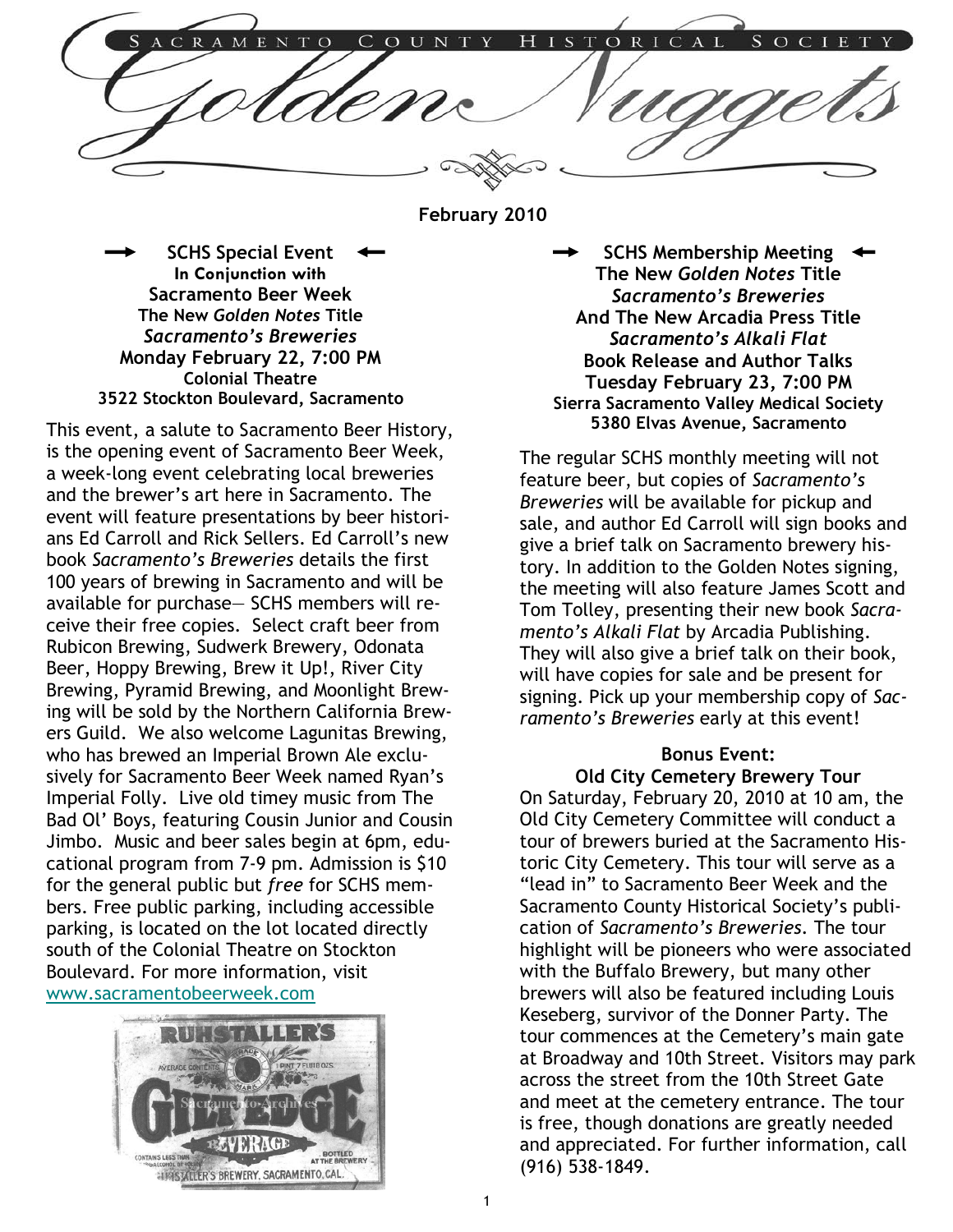## President's Column By William Burg SCHS President

This month marks the return of Golden Notes as the official publication of the Sacramento County Historical Society. When I took the job of President, there was much discussion about how we should approach our publications. The Sacramento History Journal was professional and well-researched, but each required enormous resources and effort. SCHS cannot currently afford to produce the journal, and we lack the professional staff needed to produce such a publication. However, I noticed a great interest in our older Golden Notes series Experience writing books for Arcadia Publishing suggested that affordable, accessible books on local history would be well-received. Focusing on single articles, past Golden Notes varied from thin pamphlets to full-length books, providing flexibility. Like the Journal, they will be academic in approach, with endnotes for the researcher, but still written for the general public. Future issues will vary in length from pamphlet size to book length, depending on the subject. The Board concurred, and we began searching for papers to publish. Sacramento's Breweries is the first product of this new series.



Sacramento Brewery, 28th and M Street

Sacramento's Breweries, by historian Ed Carroll, is the story of Sacramento's breweries from the Gold Rush through Prohibition. Not long after the first settlers arrived in Sacra-



Buffalo Brewery, 21st and Q Street

mento, brewers took miners' gold dust in exchange for golden lager. By the start of the 20<sup>th</sup> century, Sacramento's breweries turned the grain and hops of the Sacramento Valley into beers enjoyed in Sacramento and exported across the West Coast, Central America and even Asia. The book is illustrated with historic photographs provided by the Center for Sacramento History. If you are an SCHS member, you can pick up your complimentary copy of the book on February 22 or 23, and have it signed by the author! If you cannot make it to either event, we will mail the book to paid SCHS members starting in March. Extra copies of the book will be available for sale for \$15.

#### Sacramento County Historical Society 2009-2010 Board of Directors

 President: William Burg Vice President, Programs Pat Turse Secretary: Sharon Kelley Treasurer: Dan Winkelman History Consortium: Dr. Bob LaPerrière

Members-at-Large Shelly Atkinson, Illa Collin, Clare Ellis, Tom Herzog, Vivian Turner, Lisa Wire, Greg Voelm, Carolyn Schimandle

Membership: Jenan Saunders

GOLDEN NUGGETS

 Published in conjunction with SCHS events William Burg, Editorial & Layout Email: news@sachistoricalsociety.org Contributions Deadline: 20th of prior month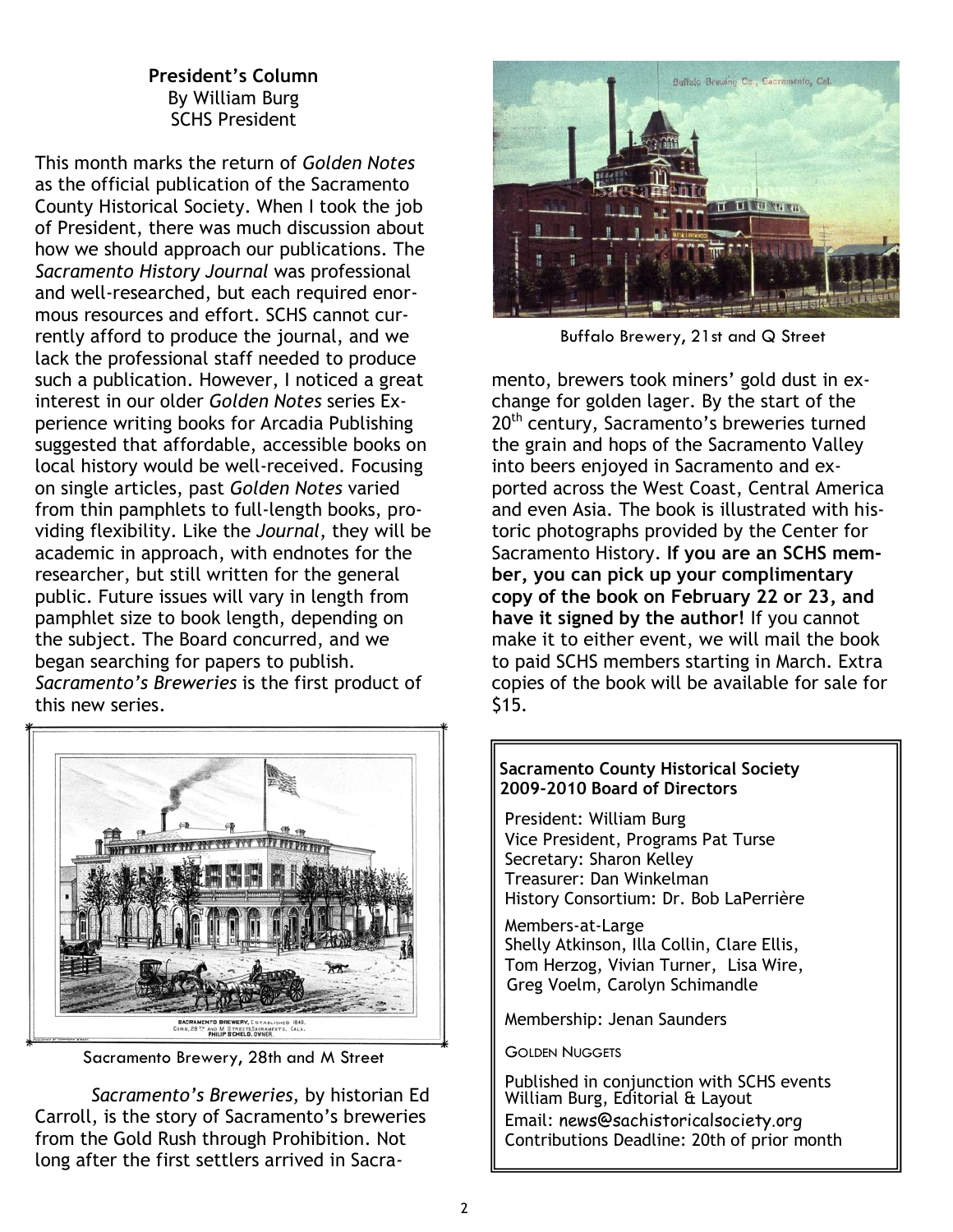## SCHS and "Movies on a Big Screen" Present Meet Mary Pleasant Sunday, March 14, 7:00 PM Guild Theatre, 2828 35<sup>th</sup> Street, Sacramento

SCHS is proud to partner with Sacramento's independent micro-cinema, "Movies on a Big Screen," to present a special showing of the documentary Meet Mary Pleasant. A unique historical performance/documentary, Meet Mary Pleasant unfolds the saga of Mary Ellen Pleasant, the daring, unsung, 19th-century African-American activist and entrepreneur now called the Mother of Civil Rights in California. Narrated by the acclaimed actress Ruby Dee (SAG Best Supporting Actress, 2007), the film allows Pleasant to speak in live performance, using song, montage, re-enactment, commentary, and narration to enliven a backdrop of achievement, love, scandal, and American history. Pleasant's story is inspiring and important internationally. An entrepreneur, she amassed \$30,000,000, and as activist, she changed modern-day civil rights law and affected civil rights throughout the US and in Canada. The creator of the film, UC Berkeley professor Susheel Bibbs, will be present to introduce the film and answer questions. Admission is only \$5.



## SCHS "Awards of Excellence" Awards Dinner Tuesday, March 23, 7:00 PM Sierra Sacramento Valley Medical Society 5380 Elvas Avenue, Sacramento

Our annual awards dinner and banquet will feature Sacramento Bee columnist Carlos Alcala, talking about the surprising stories behind many of Sacramento's street names, and the annual SCHS Awards of Excellence presentations, honoring the work of our outstanding historians. This year we will serve a catered dinner by Vallejo's Restaurant. Entrees will include chicken mole and pork carnitas. Use the attached form to reserve your dinner; tickets are \$20 per dinner. Last year's dinner sold out quickly and we had to turn people away, so don't delay sending in your reservation!

| SCHS "Awards of Excellence" Awards Dinner<br>Tuesday, March 23, 7:00 PM<br>Reservation Form                                                                                                                            |  |  |  |
|------------------------------------------------------------------------------------------------------------------------------------------------------------------------------------------------------------------------|--|--|--|
| $:$ Name:                                                                                                                                                                                                              |  |  |  |
| $\frac{1}{2}$ Number of Dinners: $X \text{ } $20=$<br>Make check payable to Sacramento County Historical Society<br>Send to: Sacramento County Historical Society<br>PO Box 160065<br><b>Sacramento, CA 95816-0065</b> |  |  |  |